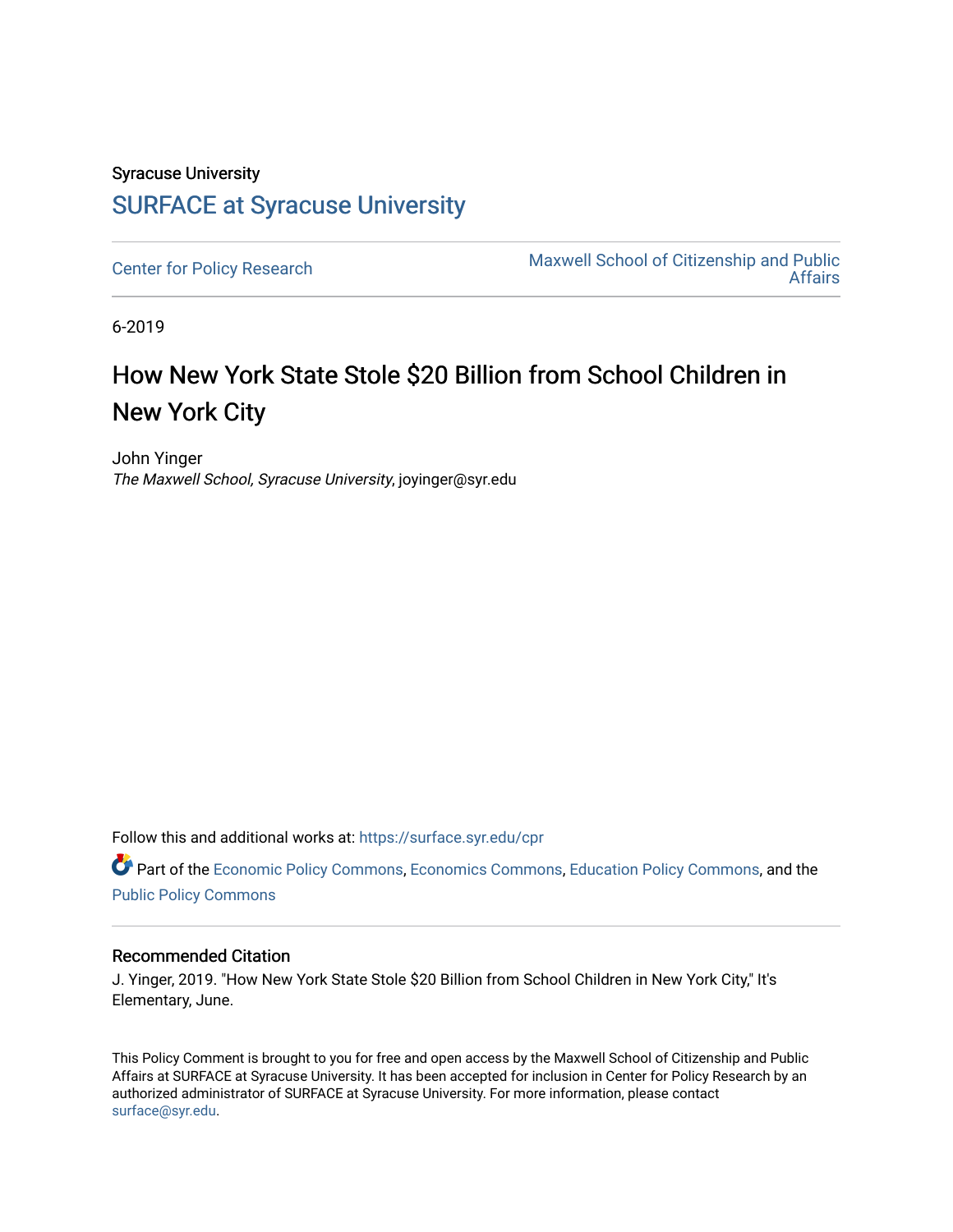## **It's Elementary**

A Column by John Yinger (EFAP Director)

June 2019

### **How New York State Stole \$20 Billion from School Children in New York City**

The 2006 decision in *Campaign for Fiscal Equity v. New York* (*CFE*) required New York State to pay at least \$1.93 billion more in annual operating aid to New York City. After issuing the decision, the Court of Appeals removed itself from oversite of this case and left the implementation to the State's elected officials.

These elected officials did increase aid to New York City in the years immediately following the *CFE* decision. As shown in Figure 1, aid per pupil increased for New York City in 2008 and 2009, and it was higher than aid per pupil in the rest of the state in those years.<sup>1</sup> By 2010, however, it had dropped back down to the same level as the rest of the state and has been below that level ever since. Moreover, New York City's share of total state aid has fallen far below its share of the state's students, despite the temporary reversal of this situation right after the *CFE* decision. See Figure 2.

At the time of the *CFE* ruling, 1,018,982 students attended the City's schools, so one could also say that *CFE* decision required the state to increase its aid to New York City by \$1.93 billion divided by 1,018,982 students, which equals \$1,894.08 per pupil. To make this figure comparable across years, it must be adjusted for inflation.<sup>[2](#page-1-1)</sup> The most recent accessible data on aid to New York City applies to the 2016-2017 school year, for budgets set in 2016 with 2016 prices. The CFE mandate was set in 2006—in 2006 prices. Translated into 2016 prices, the \$1,894.08 figure becomes \$ 2,259.77.<sup>[3](#page-1-2)</sup> In other words, the *CFE* decision calls for an increase in

l

<span id="page-1-0"></span> $1$  The data for Figures 1 and 2 can be found at: [http://www.oms.nysed.gov/faru/Profiles/profiles\\_cover.html](http://www.oms.nysed.gov/faru/Profiles/profiles_cover.html) .

<span id="page-1-1"></span> $<sup>2</sup>$  Comparing figures in 2006 dollars with figures in 2016 dollars is like comparing apples and oranges. An</sup> inflation adjustment is critical. Moreover, the 2006 *CFE* decision explicitly recognizes that the \$1.93 figure "must be adjusted for inflation."

<span id="page-1-2"></span> $3$  This calculation makes use of the consumer price index (available at: [https://www.bls.gov/cpi/tables/supplemental-files/home.htm\)](https://www.bls.gov/cpi/tables/supplemental-files/home.htm). The implicit price deflator for state and local government purchases (available at: [https://fred.stlouisfed.org/series/A829RD3Q086SBEA\)](https://fred.stlouisfed.org/series/A829RD3Q086SBEA) is an alternative; it results in somewhat higher measures of aid shortfalls for NYC.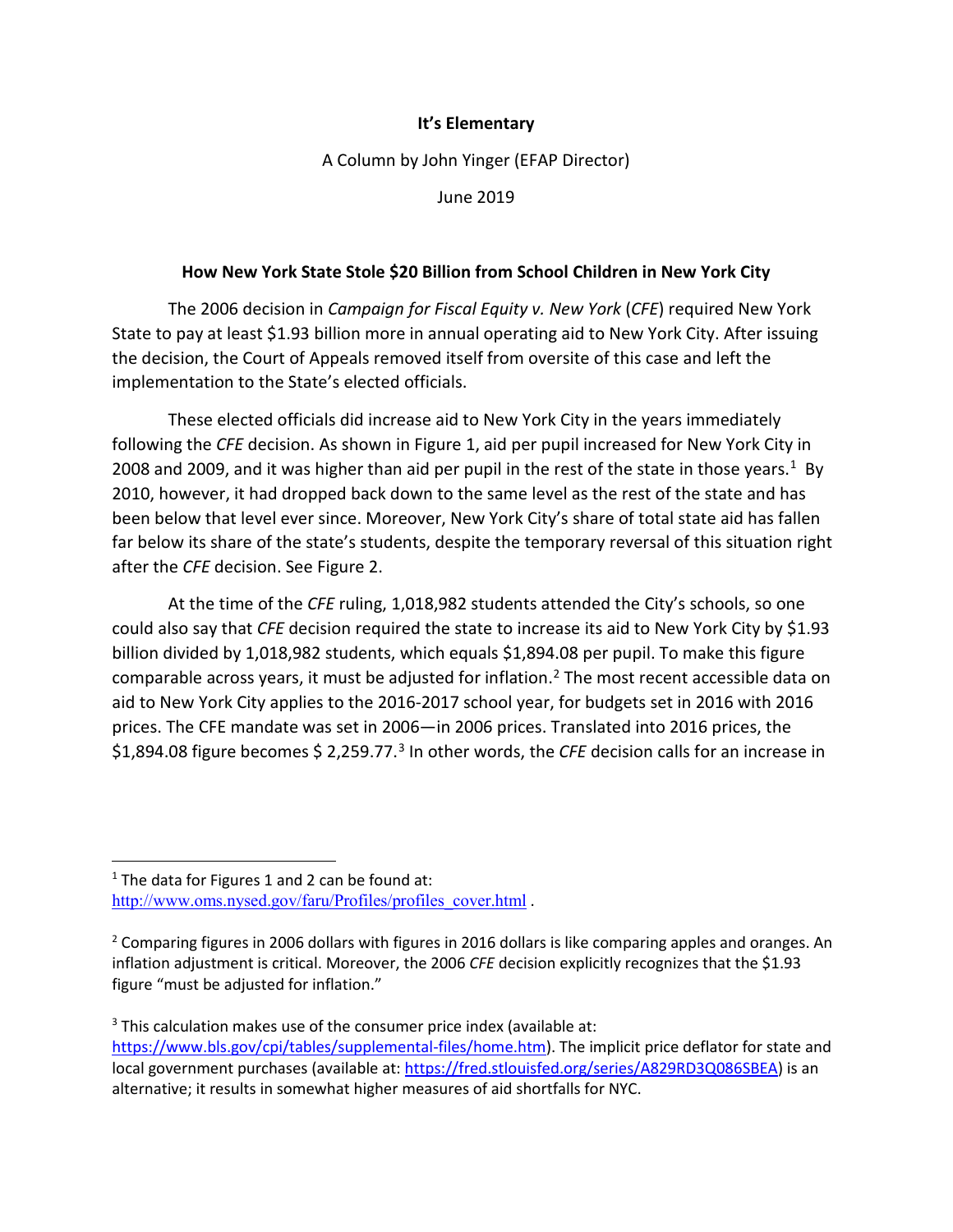aid to NYC in 2016-17 equal to \$2,259.77 per pupil.<sup>[4](#page-2-0)</sup> With 1,018,982 pupils, this requirement calls for \$2.303 billion in state aid above the 2007 baseline. In fact, however, state aid in 2016- 17 was only \$0.095 billion about this baseline, leaving a gap of \$2.302 billion – \$0.095 billion = \$2.208 billion. See Table 1. These calculations hold the number of pupils constant at the 2006- 2007 level. In fact, the number of pupils in New York City increased significantly over this period. As shown in Table 1, accounting for this increase raises the 2017 state aid gap to \$2.436 billion.<sup>5</sup>

Two further adjustments are needed to calculate the state aid shortfall in earlier years. First, the \$1.93 billion was expected to phase in over four years. Second, it seems reasonable to allow a lower aid increase in a recession year. The *CFE* decision did not mention this possibility, of course, but if the court had retained jurisdiction, it might well have allowed such an adjustment. State aid to districts outside New York City actually increased above the 2008 baseline in the first recession year, 2009, by 2.4 percent, but it decreased almost 4 percent relative to this baseline in 2010. Moreover, constant-dollar spending outside the City did not exceed this baseline until 2016. To place a lower bound on the remaining gaps in state aid, my calculations assume a considerably larger reduction in the required minimum aid to New York City. To be specific, I reduce this minimum by 10 percent in 2009 and 25 percent in 2010, and then gradually return to the 2008 baseline with a 5 percent increase each year.

The results of these calculations are presented in Table 1. After the phase-in of the increased aid to New York City and the recession, state aid to the City falls more than \$2.1 billion short of the *CFE* minimum in every year. The cumulative gap in actual aid compared to the required CFE minimum amounts to an astonishing \$18.646 billion. Adding shortfalls for 2018 and 2019 would bring this figure to at least \$20 billion. Most of this gap reflects the failure of New York State to take the \$1.93 billion requirement seriously, but \$1.181 billion of it comes from the failure of New York State to account for the increased enrollment in New York City schools. In any case, these results demonstrate that the \$1.93 billion aid increase in the CFE decision is nowhere in sight.<sup>[6](#page-2-2)</sup>

 $\overline{\phantom{a}}$ 

<span id="page-2-0"></span><sup>4</sup> The \$1.93 billion comes from a calculation in which the level of school performance is fixed. One could also argue that the \$1.93 billion should grow (in real terms) as the State's school performance target grows. This approach is not pursued in this column.

<span id="page-2-1"></span><sup>5</sup> I am by no means the first person to point out New York State's failure to meet its *CFE* obligations. See, for example, Stephanie D. Ashley, 2017, "New York's Persistent Denial of New York City Educational Rights: Ten Years After *Campaign For Fiscal Equity V. New York*," *Seton Hall Law Review* 47: 1045-1075.

<span id="page-2-2"></span><sup>&</sup>lt;sup>6</sup> New York State might have increased aid to some other NYC department expecting the money that was thereby freed up to be spent on education. No sign of such a deal appears in the non-education state aid to NYC, which has not grown in real terms since 2007 [\(https://ibo.nyc.ny.us/fiscalhistory.html\)](https://ibo.nyc.ny.us/fiscalhistory.html). Moreover, this approach does not meet the *CFE* mandate.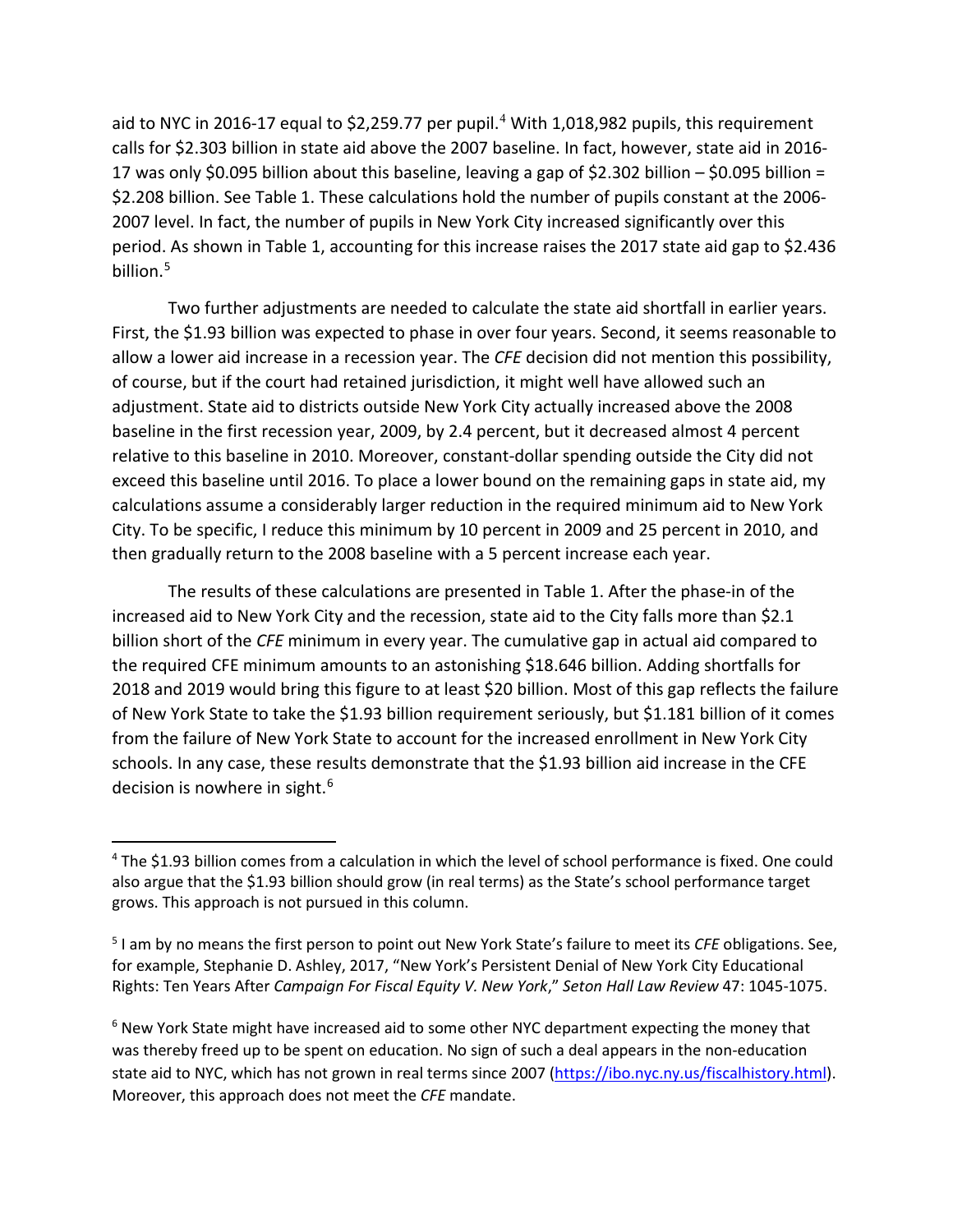The results in Table 1 can be thought of as a lower bound because they assume that the *CFE* spending requirement is lowered substantially in recession years. This issue is not addressed in the *CFE* decision, so an alternative approach, which yields an upper bound, is to eliminate the recession adjustment. In this case, the gaps do not change in 2016 and 2017, but the cumulative gap increases by about \$1.6 billion.

In short, despite the *CFE* funding requirement, elected officials in New York State have returned to shortchanging school children in New York City. In recent years, annual state aid to New York City has fallen roughly \$2.5 billion short of this requirement, and the cumulative shortfall now exceeds \$20 billion. In a few more years, state aid may have increased enough in real terms so that these annual shortfalls disappear. Even in this case, however, the cumulative shortfall—\$20 billion and counting—will remain unpaid.

| (in billions of 2016 dollars) |                                     |                                         |                        |
|-------------------------------|-------------------------------------|-----------------------------------------|------------------------|
|                               | Shortfall Based on<br>2006-07 Pupil | Shortfall Due to<br>Increase in Pupils, |                        |
| Year                          | Count                               | 2007-2017                               | <b>Total Shortfall</b> |
| 2017                          | \$2.208                             | \$0.228                                 | \$2.436                |
| 2016                          | \$2.032                             | \$0.201                                 | \$2.232                |
| 2015                          | \$2.653                             | \$0.233                                 | \$2.886                |
| 2014                          | \$2.510                             | \$0.158                                 | \$2.667                |
| 2013                          | \$2.867                             | \$0.143                                 | \$3.010                |
| 2012                          | \$2.670                             | \$0.118                                 | \$2.788                |
| 2011                          | \$2.047                             | \$0.077                                 | \$2.124                |
| 2010                          | \$1.074                             | \$0.028                                 | \$1.102                |
| 2009                          | $-50.310$                           | $-50.002$                               | $-50.313$              |
| 2008                          | $-50.285$                           | $-50.001$                               | $-50.286$              |
|                               |                                     |                                         |                        |
| Cumulative                    | \$17.465                            | \$1.181                                 | \$18.646               |

Table 1. Shortfalls in Reaching *CFE* Spending Minima for NYC (in billions of 2016 dollars)

Shortfall = *CFE* required minimum aid increase minus actual aid above 2006-07 level. The *CFE* minimum is phased in from 2008 to 2011. In addition, the *CFE* minimum is reduced in recession years (by 10% in 2009 and 25% in 2010 and then phased back it at 5 percentage points per year). Adjustments for inflation use the CPI.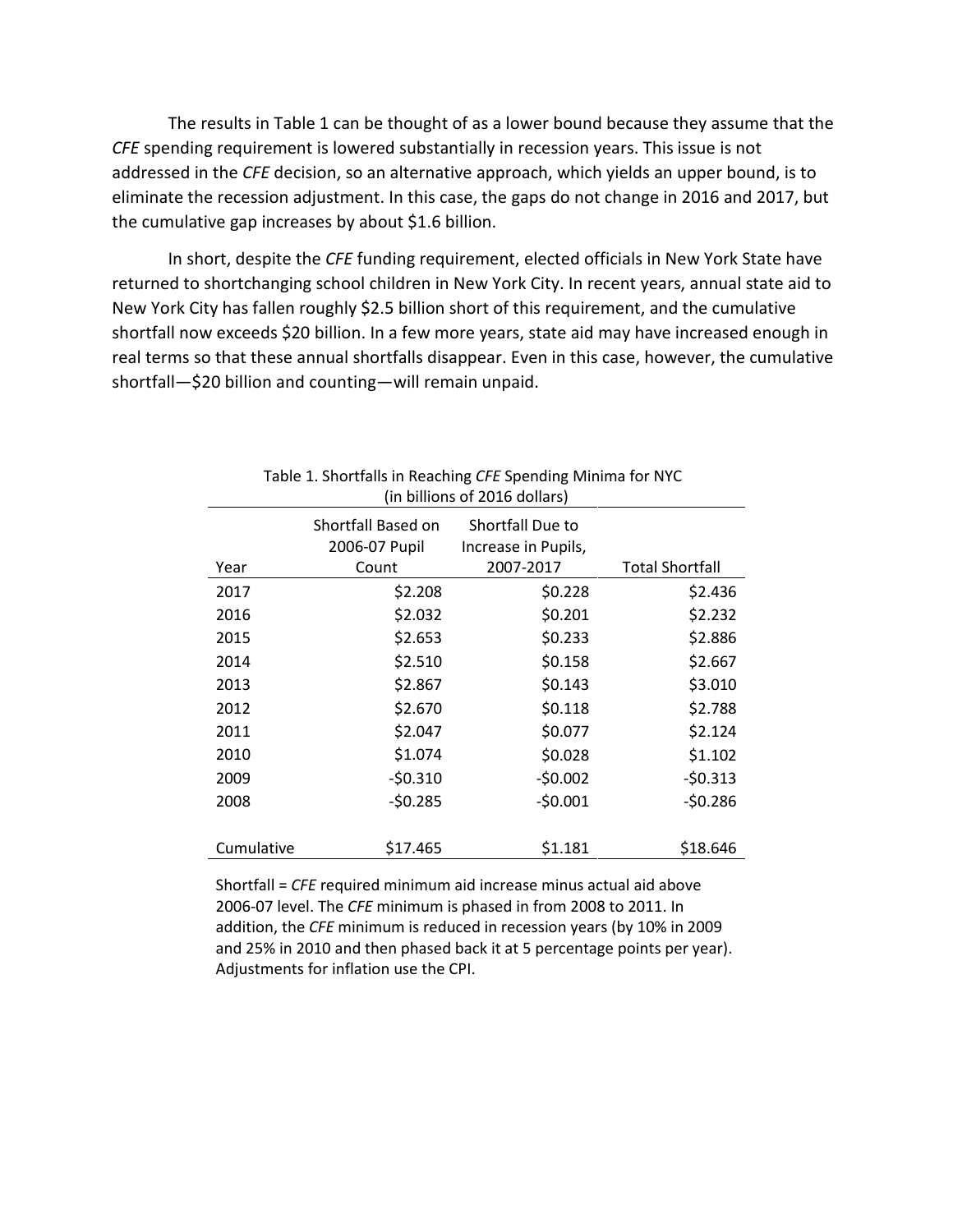